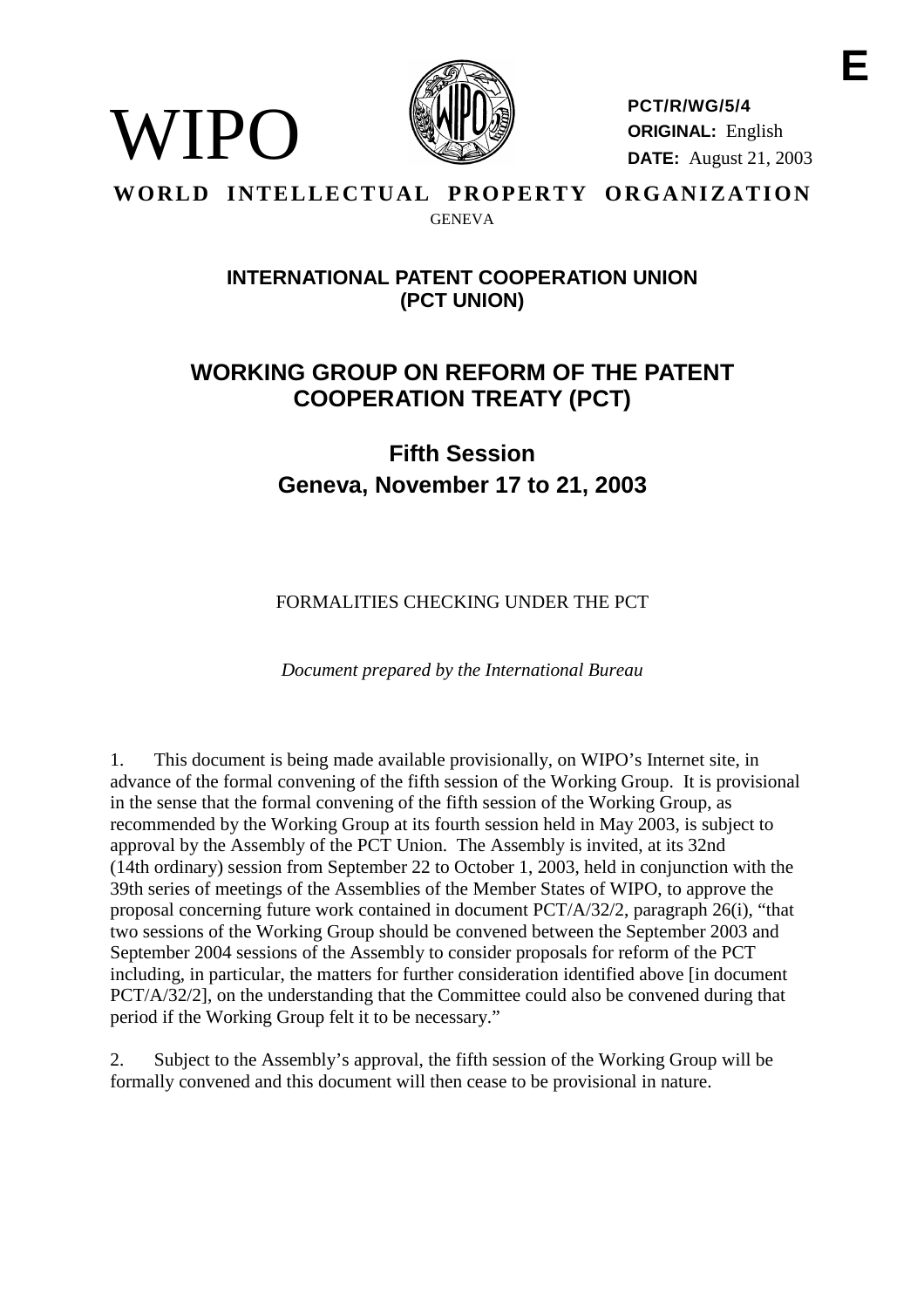# **BACKGROUND**

3. The present document reproduces the contents of document PCT/R/WG/4/5, wh ich was submitted to the fourth session of the Working Group, held in Geneva from May 19 to 23, 2003. Having regard to the time available, discussions on that document were deferred until this session (see the summary of the fourth session of the Working Group by the Chair, document PCT/R/WG/4/14, paragraph 104).

4. At its third session, the Working Group reviewed proposals for reform of the PCT which had already been submitted to the Committee on Reform of the PCT or the Working Group but not yet considered indetail and agreed on the priority of those proposals, with a view to their inclusion in the work program of the Working Group. Among the proposals reviewed by the Working Group was a proposal to reduce or eliminate formalities respectively procedures at both the receiving Offices and the International Bureau.

5. The Working Group's discussions on this proposal are summarized in the summary of thesession by the Chair, document PCT/R/WG/3/5, paragraphs 41 to 43, as follows:

### "*Formalities Review*

"41. Discussions were based on document PCT/R/WG/3/1, Annex I, item 1 (reduce or eliminate formalities review).

"42. Several delegations expressed the view that procedures relating to the checking of formalities by b oth the receiving Offices and the International Bureaushould be reviewed so as to avoid unnecessary duplication of work and further streamline procedures. This would require consideration of many current processes, but would be particularly relevant to p rocedures relating to international applications filed and processed, in the future, in electronic form.

"43. It was agreed that the International Bureau should work with interested delegations and representatives of users, using the PCT reform electronic forum, to identify:

(i) formalities checking processes that we recarried out by both receiving Offices and the International Bureau, with a view to proposing changes to the Administrative Instructions and the PCT Receiving Office Guidelines to do away w ith any unnecessary duplication;

(ii) simplifications in the formalities review that could be progressively implemented to gether with the planned implementation of electronic filing and processing of international applications under the PCT."

6. This document outlines the roles which the Treaty and the Regulations <sup>1</sup> have assigned to receiving Offices and the International Bureau with regard to the checking of formalities,

<sup>&</sup>lt;sup>1</sup> References in this document to "Articles" and "Rules" are to those of the Patent Cooperation Treaty (PCT) and the Regulation sunder the PCT ("the Regulations"), orto such provisi ons as proposed to be amended or added, as the case may be.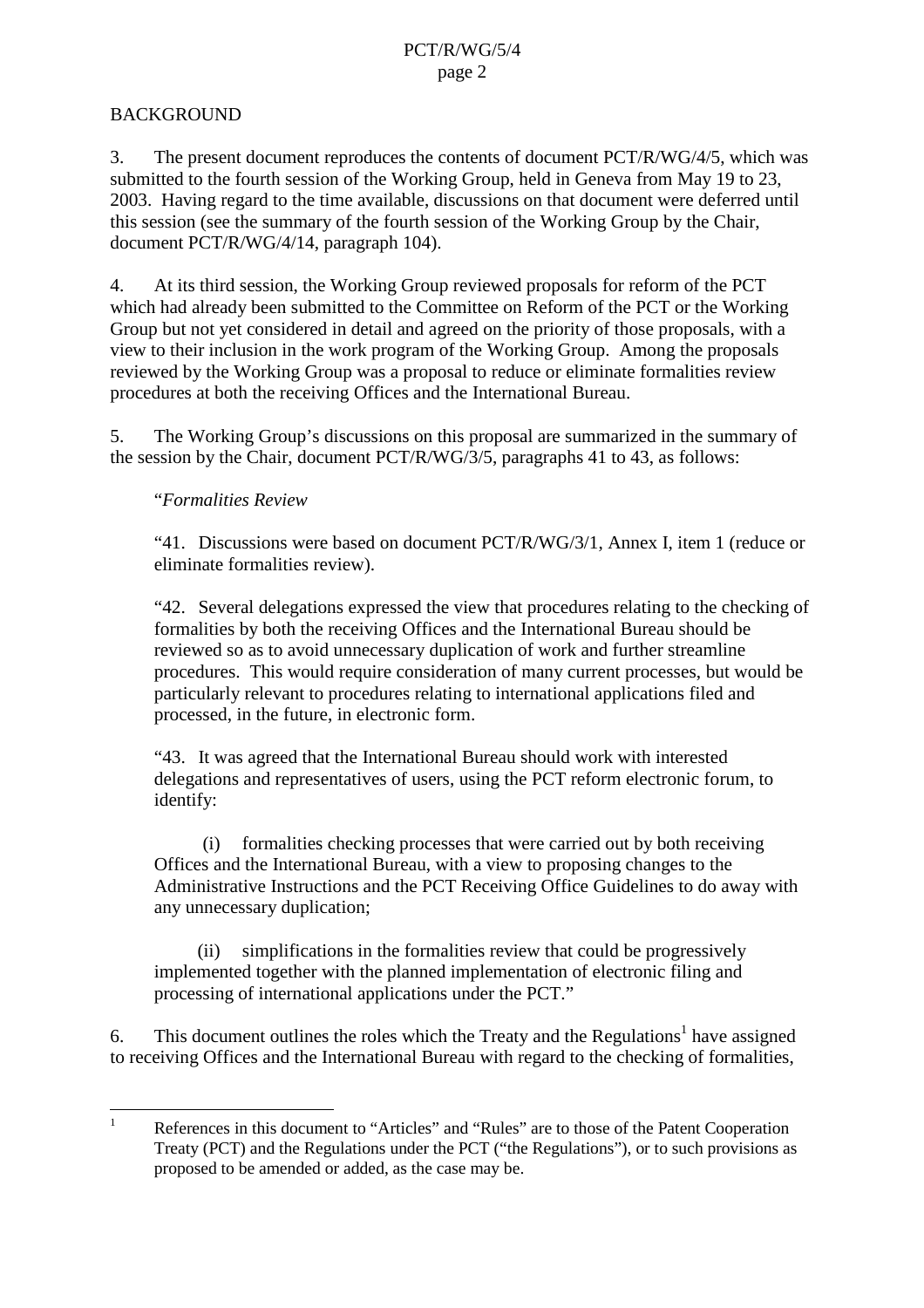gives some statistical information on formal defects in int ernational applications, and elaborates on the likely impact recent developments (the latest Rule changes adopted by the Assembly in October 2002, the ongoing reorganization of the International Bureau's Office of the PCT and the planned implementation of electronic filing may have on the formalities checking of international applications.

#### THEROLES OF RECEIVING OF FICES AND THE INTERNATIONAL BUREAU WITH REGARD TO FORMALITES CHECKING

7. Beforetaking a closer look at how and by who m formalities checking of international applications is carried out under the present system, it is worthwhile to recall the history of the PCT so as to better understand the roles of receiving Offices and the International Bureau with regard to formalitie schecking.

# *Early Drafts of the PCT*

8. The 1967 draft of the PCT provided that the International Bureau should be responsible for carrying out the examination of all international applications "as to form," including compliance with what today would be referred to as filing date requirements under Article 11. Draft Article 7(1) of the 1967 draft PCT ("Examination of International Application as to Form") provided (seedocument PCT/I/4, page 23):

"(1) The International Bureausha llexamine the international application in order to discover whether it complies with the requirements prescribed in Article 5; however, as faras the description, claims, drawings, and the abstract, are concerned, the examination shall be limited to dis covering whether the yeontain obvious formal defects."

9. This proposal for draft Article 7(1), however, was not supported by a majority of delegations attending the first meeting of the "Committee of Experts on a Patent Cooperation on Treaty (PCT). "The report of that meeting summarizes the discussion on draft Article 7 as  $follows (seedocument PCT/I/11, page 7):$ 

"24. The majority of the Committee was of the opinion that the examination of the international application as to form should not be done by the International Bureau except when other authorities were not available, for example, when the international application is filed direct with the International Bureau. Opinions differed on who should, as a rule, do such examination . Some proposed that it be done by the searching Authorities, others that it be done by any national Office which is ready to receive and transmitinternational applications even if such an Office is not as earching Authority. In any case, the Internatio nal Bureau should set up a machinery to harmonize the practices of all authorities controlling the conformity of applications with the formal requirements or the PCT."

10. Consequently, later drafts and the final text of the Treaty and the Regulations as signed at the Washington Diplomatic Conference in June 1970 no longer provided for the International Bureau to be responsible for the examination of the international application "as to form." Rather, the receiving Offices were made responsible for the checking and processing of international applications (see Article 10), including checking for compliance with the filing date requirements under Article 11 and checking for formal defects under Article 14.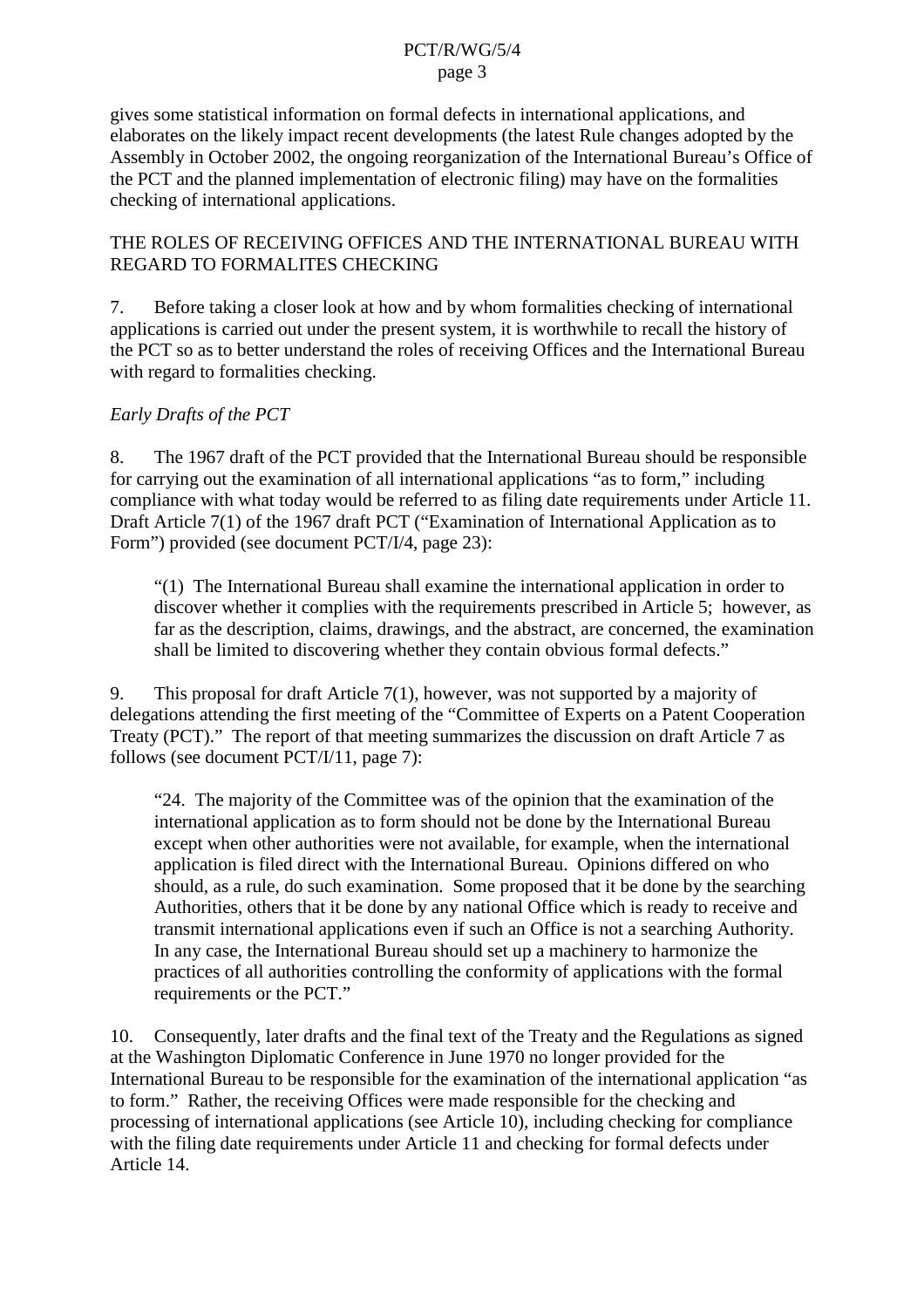11. However, the International Bureau and, to a less erextent, the International Searching Authorities, were given the responsibility of supporting the receiving Offices in carrying out their tasks. Procedures were put in place to ensure that certain defects noted by the International Bureau (and, incertain cases, by the International Searching Authority) were brought to the attention of the receiving Office (see present Rules 28.1 and 29.3; see also Rule 60.1(e) with regard to defect sin the demand).

12. Moreover, certain other responsibilities with regard to the checking of formalities were directly assigned to the International Bureau, requiring the International Bureau to invite the applicant to correct a defect rather then calling the defect to the attention of the receiving Office. For example, where the receiving Office fails to notice that a priority claim does not comply with the requirements of Rule 4.10, it is the International Bureau's responsibility to invite the applicant to correct such defective priority claim by furnishing the required correction directly to the International Bureau (see present Rule 26*bis*.2; a similar provision was already contained in Rule 4.10 in the final text of the Regulations as adopted at the Washington Diplomatic Conference in 1970). Similar responsibilities have been assigned to the International Bureau later by way of amendment of the Regulations, for example, in the context of the processing of declarations referred to in Rule 4.17 (both the receiving Office and the International Bureau may invite the applicant to correct a defective declaration (see Rule 26*ter*.2)).

13. While the records of the Washington Diplomatic Conference on the PCT and other available documents do not expressly elaborate on the reasoning behind this division of labor between receiving Offices and the International Bureau, the "founders" of the PCT clearly were concerned about issues such as how best to ensure uniform processing of all international applications by all receiving Offices <sup>2</sup> and "reasonably uniform international" publication."<sup>3</sup>Moreover, it must have seemed logical inview of the division of labor between different Offices and Authorities and the International Bureau, to require the I nternational Bureautocalladefecttotheattention of the receiving Office where such defect had apparently been overlooked by that Office but had been noted by the International Bureau in the course of the processing of the international application, o resist to let the International Bureau deal directly with the applicant where the correction of a defect was required urgently inview of pending international publication.

### *Present System*

14. The role of the International Bureau under the present system in respect of formalities checking may thus best be described as:

<sup>&</sup>lt;sup>2</sup> See the report of the first meeting of the Committee of Experts, document PCT/I/11, page 7, paragraph 24, at the end (cited in paragraph 9, above): "In any case, the enternation paragraph 24, at the end (cited in paragraph 9, above): "In any case, the electron all Bureau should set up a machinery to harmonize the practices of all authorities controlling the conformity of applications with the formal requirements or the PCT."

 $3$  The 1968 draft of Rule 26.1(a) (which later was renumbered and became pre sent Rule 28.1(a)) provided: "If, in the opinion of the International Bureau or of the Searching Authority, the international application contains certain defects, particularly that it does not comply with the prescribed physical requirements necessary fo r reasonable uniform publication, the International Bureau or the Searching Authority, respectively, shall bring such defects to the attention of the Receiving Office."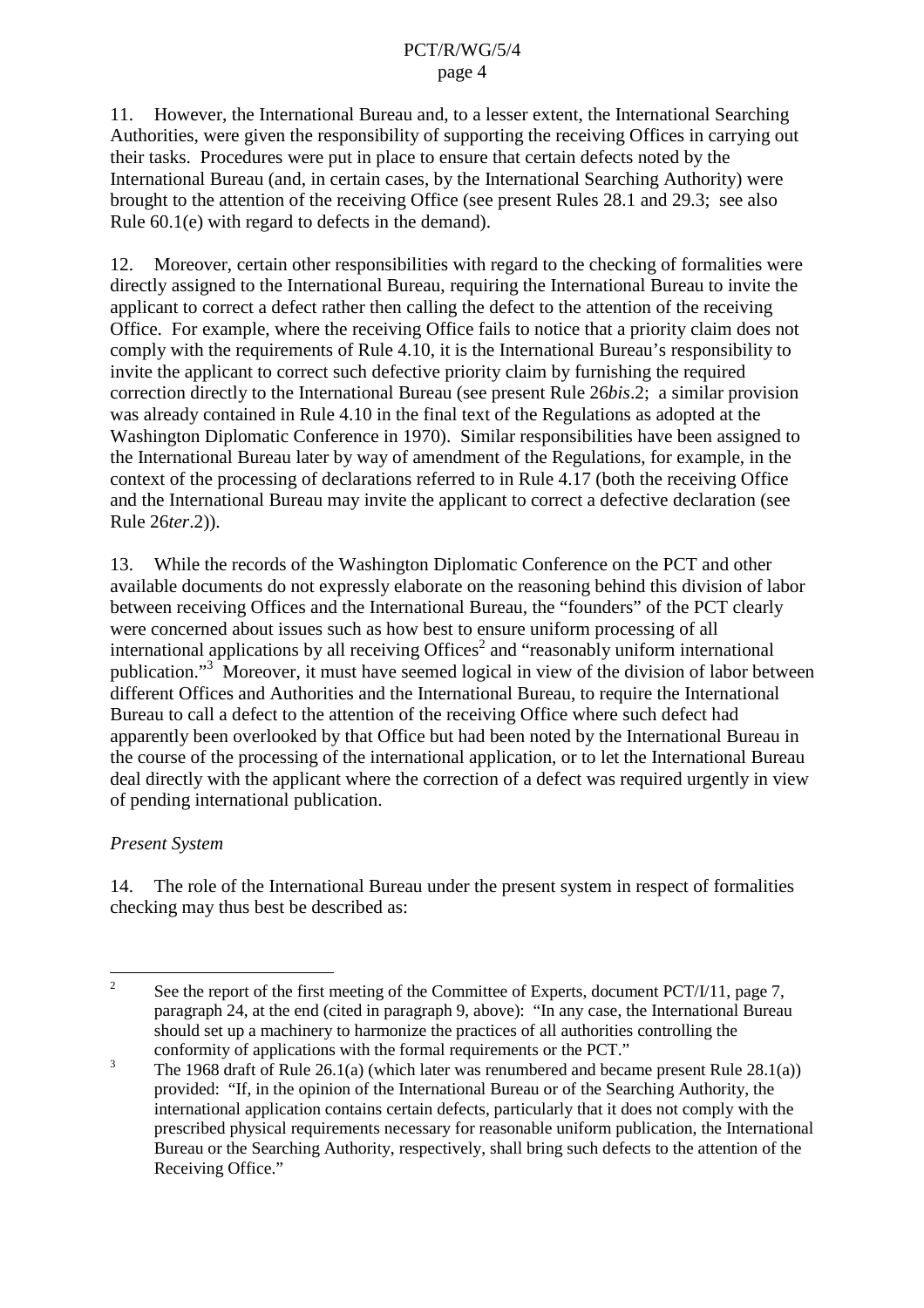(i) supporting receiving Offices and International Preliminary Examining Authorities in carrying out their tasks with regard to the formal ities checking of the internatio nal application and of the demand, respectively, in the interest, in particular, of uniform processing of all international applications and demands by all receiving Offices and International Preliminary Examining Authorities, respectively, and "reasonably uniform international publication"; and

(ii) carrying out certain formalities checks directly assigned to it, in particular with regard to defects the correction of which is required in view of the pending international publication.

15. Accordingly, the International Bureau performs a formalities check of every record copyreceived and:

(i) where it considers that any of the filing date requirements listed in Article  $11(1)(i)$ to (iii) was not complied with on the date which was accorded as the international filing date and the receiving Office had not invited the applicant to correct such defect, brings such defects to the attention of the receiving Office (see Article 14(4) and Rule 29(3));

(ii) where, inits opinion, the international application contains any of the defects referred to in Article  $14(1)(a)(i)$  ("it is not signed as provided in the Regulations"), Article  $14(1)(a)(ii)$  ("it does not contain the prescribed indications concerning the applicant") and Article  $14(1)(a)$  (v) ("it does not comply to the extent provided in the Regulations with the prescribed physical requirements")) and the receiving Office had not invited the applicant to correct such defect, brings such defects to the attention of the receiving Office (see Rule 28.1);

(iii) where it finds that any priority claim does not comply with the requirements of Rule 4.10 and the receiving Office has failed to do so, invites the applicant to correct the priority claim (see Rule 26*bis*.2);

 $(iv)$  where it finds that any declaration referred to in Rule 4.17 does not comply with the requirements of that Rule, invites the applicant to correct the declaration (see Rule 26*ter*.2);

(v) under Chapter II, where a defect in the demand is noticed by the International Bureau, b rings such defect to the attention of the International Preliminary Examining Authority (see Rule  $60.1(e)$ ).

16. Since record copies are usually received by the International Bureau together with copies of the invitations to correct formal defects sent by the receiving Office to the applicant, the International Bureau is in a position to see which defects, if any, the receiving Office had noticed and invited the applicant to correct. It is thus ensured, in accordance with the Regulations, that the International Bureau brings only those formal defects to the attention of the receiving Office which had been overlooked by that Office, or that the International Bureau invites the applicant to correct a defect only where the receiving Office ce had failed to do so.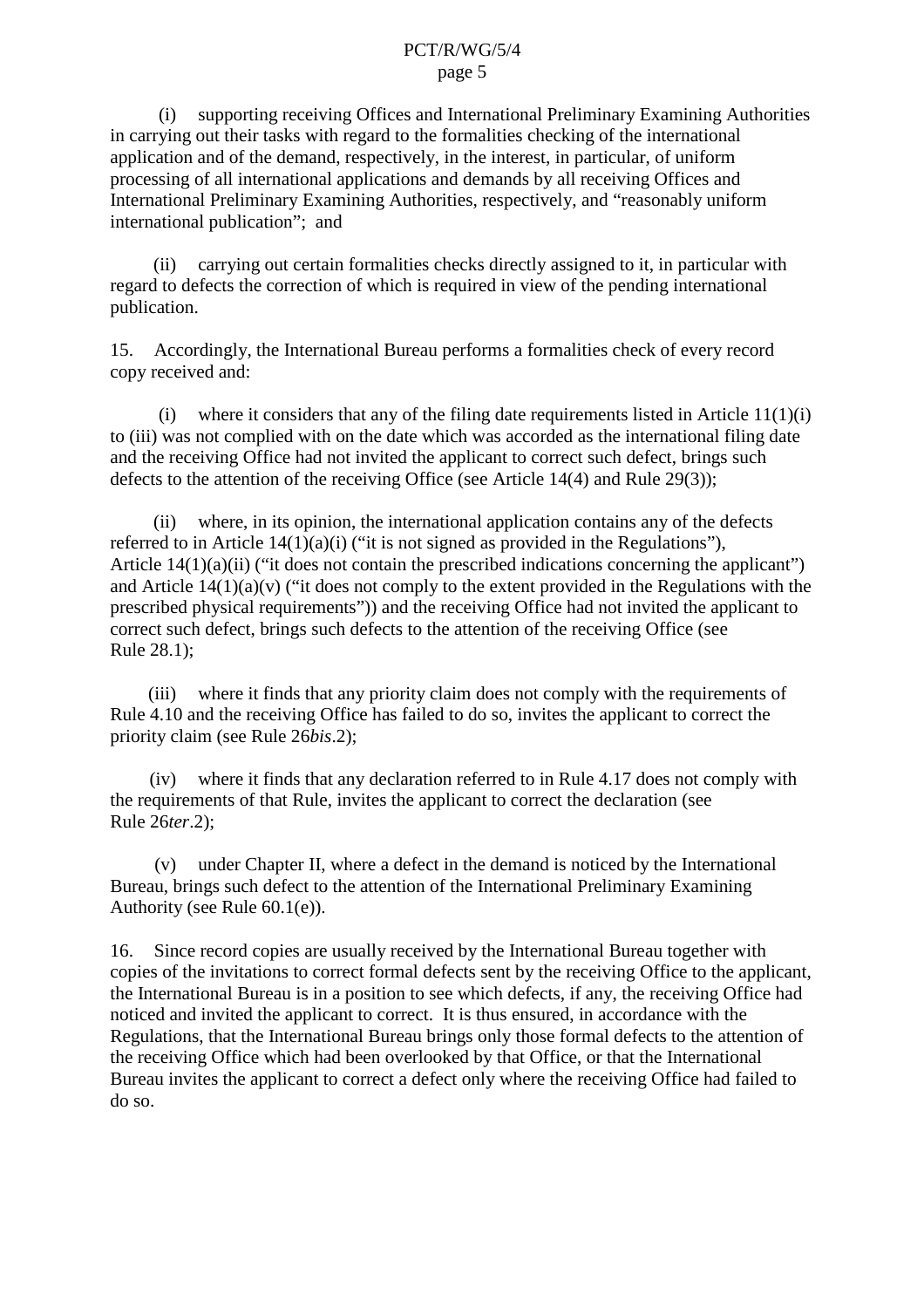# <span id="page-5-0"></span>*Occurrence in Practice of Defects Found by the International Bureau*

17. The following figures regarding defects noticed by the International Bureau and, in accordance with Rule 28.1, called to the attention of the receiving Office concerned illustrate the role of the International Bureau in the formalities checking of international applications.

18. In 2002, the International Bureau received a total number of 84,102 record copies of international applications filed with the five biggest receiving Offices acting under the PCT, that is, the United States Patent and Trademark Office, the European Patent Office, the Japan Patent Office, the United Kingdom Patent Office and the German Paten to ffice. In respect of those 84,102 record copies, the International Bureau noted atotal of 59,900 defects, which apparently had been overlooked by the receiving Office concerned, and brought those defects to the attention of that Office or, where the I meet national Bureau has the authority to do so, directly invited the applicant to correct the defect.

19. Most of the defects noted by the International Bureau and brought to the attention of the receiving Office concerned fellino neof the following three categories:

(i) the international application was not signed as provided in the Regulations (see Article  $14(1)(a)(i)(32,540$  defects related to missing or defective powers of attorney; 4, 142 defects related to missing order fect ive signatures);

(ii) the international application did not comply to the extent provided in the Regulations with the prescribed physical requirements (Article  $14(1)(a)(v)$ ) (10,774 defects related to drawings; 1,606 defects related to description, claim sorabstract; 2,214 defects related to the title of the invention (in particular, discrepancy between requestand description); 114 defects related to the request;  $237$  missing abstracts);

(iii) the international application did not contain the prescr ibed indications concerning the applicant (see Article  $14(1)(a)(ii)$ ) (3,329 defects related to addresses and indications concerning nationality and residence of the applicant).

20. In addition, the International Bureau noted atotal of 4,944 "other" defects (in particular, defects related to priority claims and declarations referred to in Rule 4.17) in respect of most of which the International Bureau invited the applicant to correct the defect rather than bringing the defect to the attention of the receiving Office.

21. Overall, more than 60% of all defects noted by the International Bureau related to signature requirements (in particular, missing powers of attorney), about 25% related to physical requirements of the international application (in particular, drawings), more than 5% related to defects relating to indications concerning the applicant, and more than 8% related to "other" defects.

### IMPACTOFRECENTDEVELOPMENTSONFORMALITIESCHECKING

22. A number of recent developments will likely have a substantial impact on the formalities checking of international applications by receiving Offices and the International Bureau, as outlined in the following paragraphs.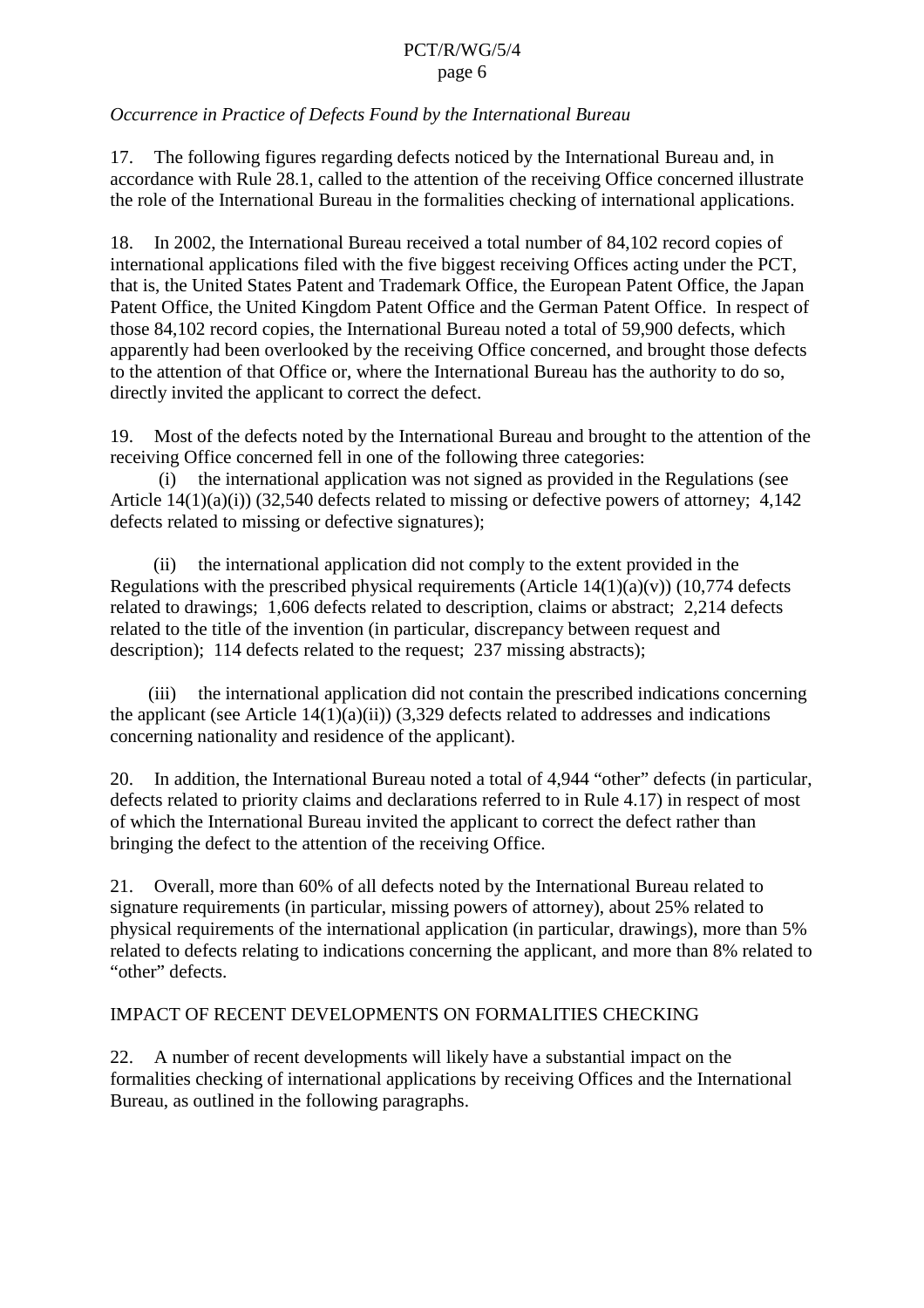# *Rule Changes Adopte d by the PCT Assembly in October 2002*

23. In October 2002, in the context of the overhaul of the designations vstem, the PCT Assembly adopted amendments to the PCT Regulations which likely will have an immediate and considerable imp act on formalities checking of international applications, in particular with regard to defects related to signature requirements (see paragraph [19](#page-5-0)(i), above) and furnishing of indications concerning the applicant (see paragraph [19](#page-5-0)(iii), above), which in 2002 made up more than 65% of all defects noted by the International Bureau and called to the attention of the receiving Office concerned.

24. Inorderto avoid the internationa lapplication being considered withdrawn under Article 14(1) for failure to provide signatures and indications in respect of all applicants (where there are two or more), under the amended Regulations as in force from January 1, 2004, it will be sufficient that the request besigned by at least one applicant and that indications be provided in respect of at least one applicant who is entitled under Rule 19 to file the international application with the receiving Office concerned. Moreover, as of January 1, 2004, where a sole applicant is represented by an agent, or where all co-applicants are represented by a common agent or a common representative, the receiving Office, the International Searching Authority, the International Preliminary Examining Authority and the International Bureau will beentitled to waive the requirement that a separate power of attorney be submitted.

25. Consequently, as of January 1, 2004:

(i) where the reare two or more applicants, the receiving Office wi ll no longer be required to invite the furnishing of missing signatures if the requestissigned by at least one applicant (see Rule 26.2*bis* as inforce from January 1, 2004); this should dramatically reduce the number of defects related to signature requ irements, the number of invitations to be issued by the receiving Office and, consequently, the number of cases in which the International Bureau has to bring such defect to the attention of the receiving Office (see paragraph [19](#page-5-0)(i), above);

(ii) where the reare two or more applicants, the receiving Office will no longer be required to invite the furnishing of missing indications with regard to address and nationality and residence, or the correction of defective indications, i fsuch indications are furnished in respect of at least one applicant who is entitled to file the international application with the receiving Office concerned; this should dramatically reduce the number of defects related to indications concerning the ap plicant, the number of invitations to be issued by the receiving Office and, consequently, the number of cases in which the International Bureau has to bring such defect to the attention of the receiving Office (see paragraph [19](#page-5-0)(iii), above);

(iii) the receiving Office may waive the requirement that as eparate power of attorney be submitted, in which case a missing power of attorney would no longer be considered a defect and thus no invitation would have to be issued by the receiving Office.

### *Reorganization of the Office of the PCT*

26. In the context of the ongoing project to automate PCT operations at the International Bureau (the IMPACT project), a new organizational structure and new and more efficient business processes have been introduced within the Office of the PCT. The Office of the PCT has moved away from the previously rigid and task -specific hierarchical organizational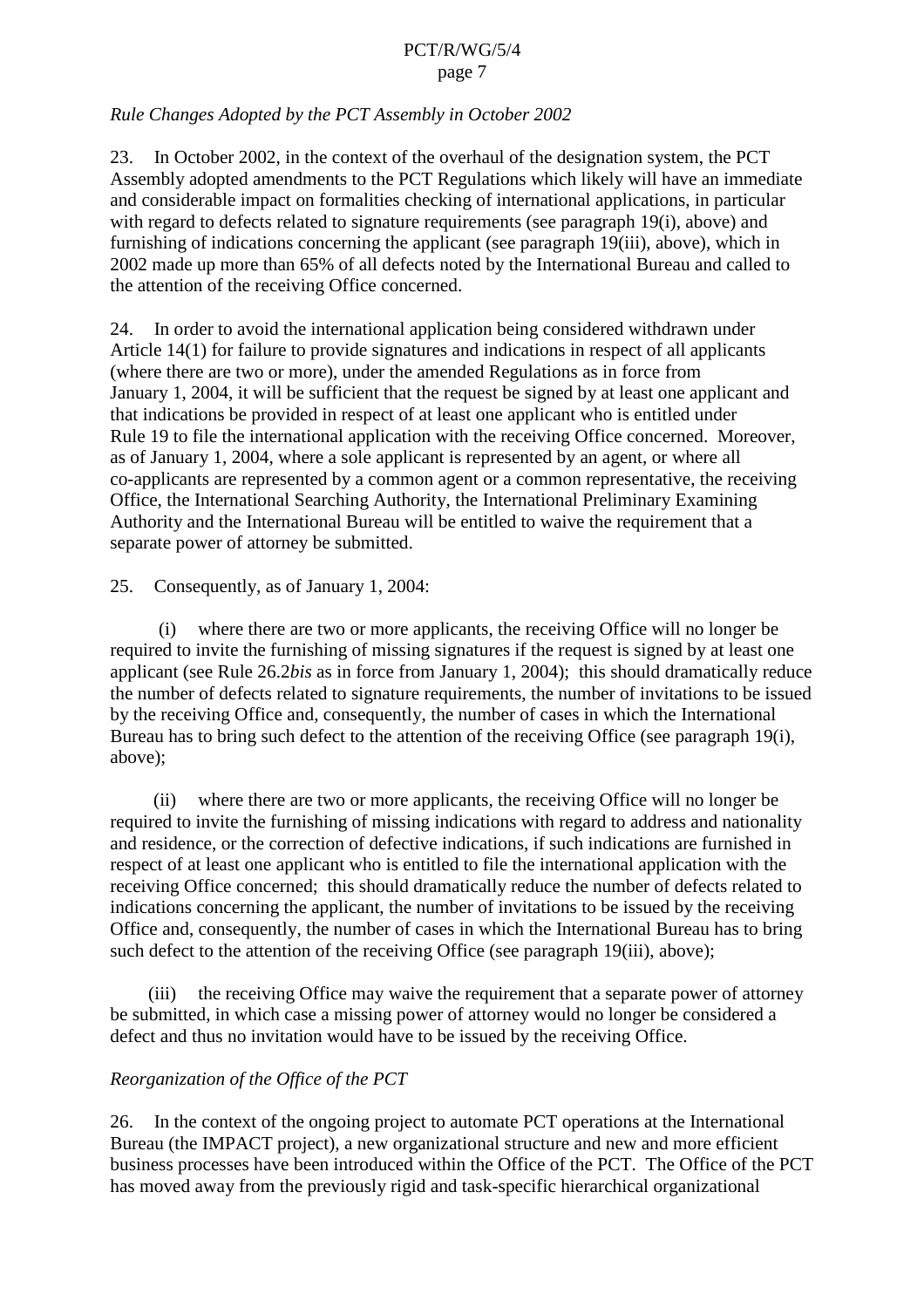<span id="page-7-0"></span>structure and adopted a team -oriented approach, resulting in a more flexibl eorganizational structure that will allow for innovative new functions and services to be introduced over time, with a view, in particular, to improving the day  $-$ to-day operational cooperation between the International Bureau and receiving Offices, Interna tional Authorities and designated/elected Offices.

27. Under the new organizational structure, small processing teams have been put in place, each being responsible for the processing of record copies received from a limited number of particular receiving Offices. In each processing team, experienced senior staff will act as points of contact for questions by applicants, receiving Offices, International Authorities and designated/electedOffices relating to international application sprocessed by that team, with the aim of providing a superior level of customer -oriented service. So as to improve the day-to-day cooperation between each processing team and "its" receiving Office, particular emphasis will be put ontraining, adviced and support, and personal contacts between staff in receiving Offices and the processing teams. It is hoped and expected that these measures will lead to a more uniform and efficient processing of international applications by all receiving Offices and the I nternational Bureau, including uniform international publication.

28. In this context, it is to be noted that one of the processing teams, namely, the processing team which processes record copies received from the International Bur eau as receiving Office, has started a pilot study, to gether with the staff from the International Bureau as receiving Office, to identify inefficiencies and unnecessary duplication of work in the formalities checking processes that are carried out by both the International Bureau as receiving Office and the International Bureau (proper), with a view to introducing simplified and more efficient business processes in the day  $-$ to-day cooperation between all receiving Offices and the International Bureau. It m ay be worthwhile to consider whether a similar study should also be carried out with regard to further simplifications in the formalities review of international applications filed in electronic form.

#### *Filing and Processing of International Applications in Electronic Form*

29. Filing and processing of international applications and related documents in electronic form has become possible and will inevitably change the way in which Offices, Authorities and the International Bureau proc essinternational applications. Modifications of the Administrative Instructions under the PCT designed to enable the implementation of electronic filing and processing of international applications and related documents entered into force on January 7, 2002. The modifications (Part 7 and Annex Fof the Administrative Instructions) contained, respectively, the necessary legal framework and technical standard. In November 2002, the European Patent Office as receiving Office received the first international application filed in electronic form. PCT -SAFE, the electronic filing software being developed by the International Bureau as an extension of the PCT -EASY software, will be made available to applicants and receiving Offices later this year. In the cont extof the checking of formalities, it is of particular interest to note that:

 $(i)$  the PCT -SAFE electronic filing software will contain approximately 200 validations; the validation function is used to check and confirm that data entered by the applicant are consistent and meet the PCT requirements for according an international filing date as well as formality requirements, avoiding mistakes made by the applicant *before* the international application is filed;